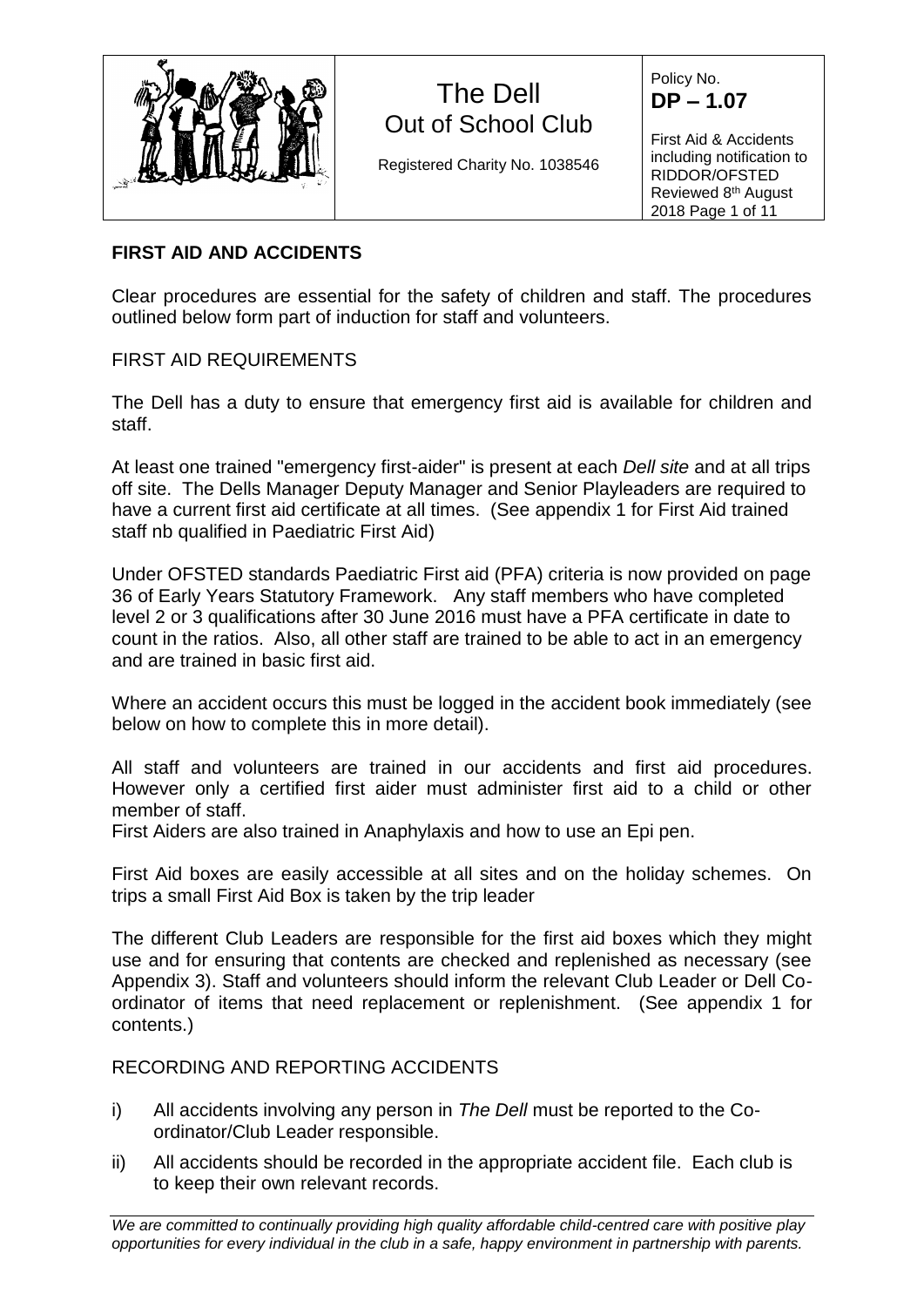

Registered Charity No. 1038546

Policy No. **DP – 1.07**

First Aid & Accidents including notification to RIDDOR/OFSTED Reviewed 8<sup>th</sup> August 2018 Page 2 of 11

Records should include:

Date, time, place of accident Name of people involved Description of what happened Injury sustained Action taken

- iii) Following completion of the accident file, an injury form should be completed within 24 hours of the accident when required (see guidelines in induction pack).
- iv) An accident should then be reported to the Dell Health and Safety Officer or available Committee member by the Co-ordinator.
- v) All complete forms and files should be forwarded to the Dell Health and Safety Officer. Records must be retained for 15 years.

Serious accidents and incidents must be reported to the following;-

- 1) OFSTED under the requirements of the Childcare (General Childcare Register) Regulations 2008, the statutory Framework for the Early Years Foundation Stage and the Early Years Foundations Stage (Welfare Requirements) Regulations 2007.
- 2) The local Child Protection Agency (SEE BELOW page 5)
- 3) The Health & Safety Executive (see below page 8 RIDDOR) Within 24 hours, under the Reporting of Injuries, Diseases and Dangerous Occurrences Regulations 1995 ("RIDDOR"). A written report on forms F2508 or F2508A must be sent by the Coordinator within ten days. (See Appendix 2)

Where an accident or incident involves a fatality of a child, staff member or volunteer the incident area should be sealed and Committee members informed. The police should be called to investigate the incident - the police will work in conjunction with the HSE who will assist the police with their investigation. Under Criminal Law witnesses and colleagues of the victim will be restricted in any public statements they make

# **1.0 Requirements for notifying OFSTED**

As the Dell is on the Early Years Register and the Childcare Register OFSTED must be notified about any serious accident, injury or death that occurs to a child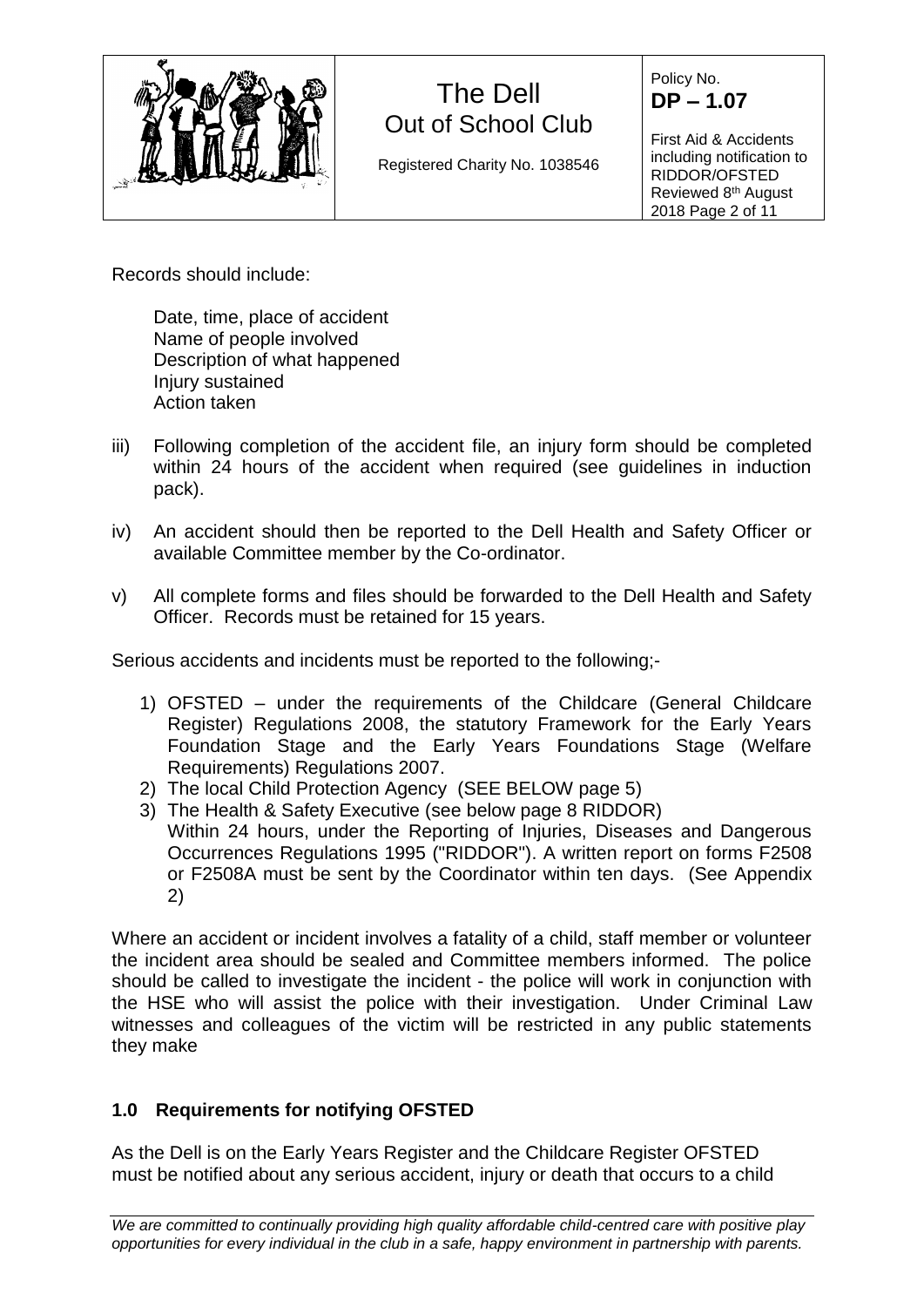

whilst the child is in our care. This includes times where we are off the premises such as on an outing.

In addition OFSTED should be notified about incidents involving people other than the children we care for. This is because if a serious accident, injury or death to a person other then a child that you care for on your premises is brought to our attention, OFSTED may need to contact us to investigate whether it could have an impact on the care you provide for children.

### **How and when to notify Ofsted**

You must inform OFSTED if a serious accident, injury or death occurs in relation to the childcare you provide, as soon as you reasonably can, and in all cases, within 14 days of the incident. If you also need to notify your local child protection agency (see below), we recommend you do this at the same time.

The quickest and easiest way to notify OFSTED is to telephone 0300 123 1231. You will be asked some questions about the incident including when and where it happened, and the details of what happened. We will also ask for personal details (for example the name and age of the child or children involved; details of any other people involved).

They may ask that the information is put in writing. All information is kept on file whether this is given by telephone or in writing. OFSTED may need to share this information with other agencies that have duties in relation to the incident, such as local authority environmental health departments.

If you are on the Early Years Register you are committing an offence by not notifying us within 14 days, unless you have a reasonable excuse.

If you are on the Childcare Register it not an offence but failing to notify us would be taken into account in making any decisions about your continued registration, if it was brought to our attention.

#### **What you must notify to Ofsted**

Ofsted needs to know about:

- the death of a child whilst in your care, or later, as the result of something that happened while the child was in your care.
- death or serious accident or serious injury to any other person on your premises (Childcare Register only)
- serious injuries (please see the section below for the definition of serious injuries)
- where a child in your care needs to go to an Accident and Emergency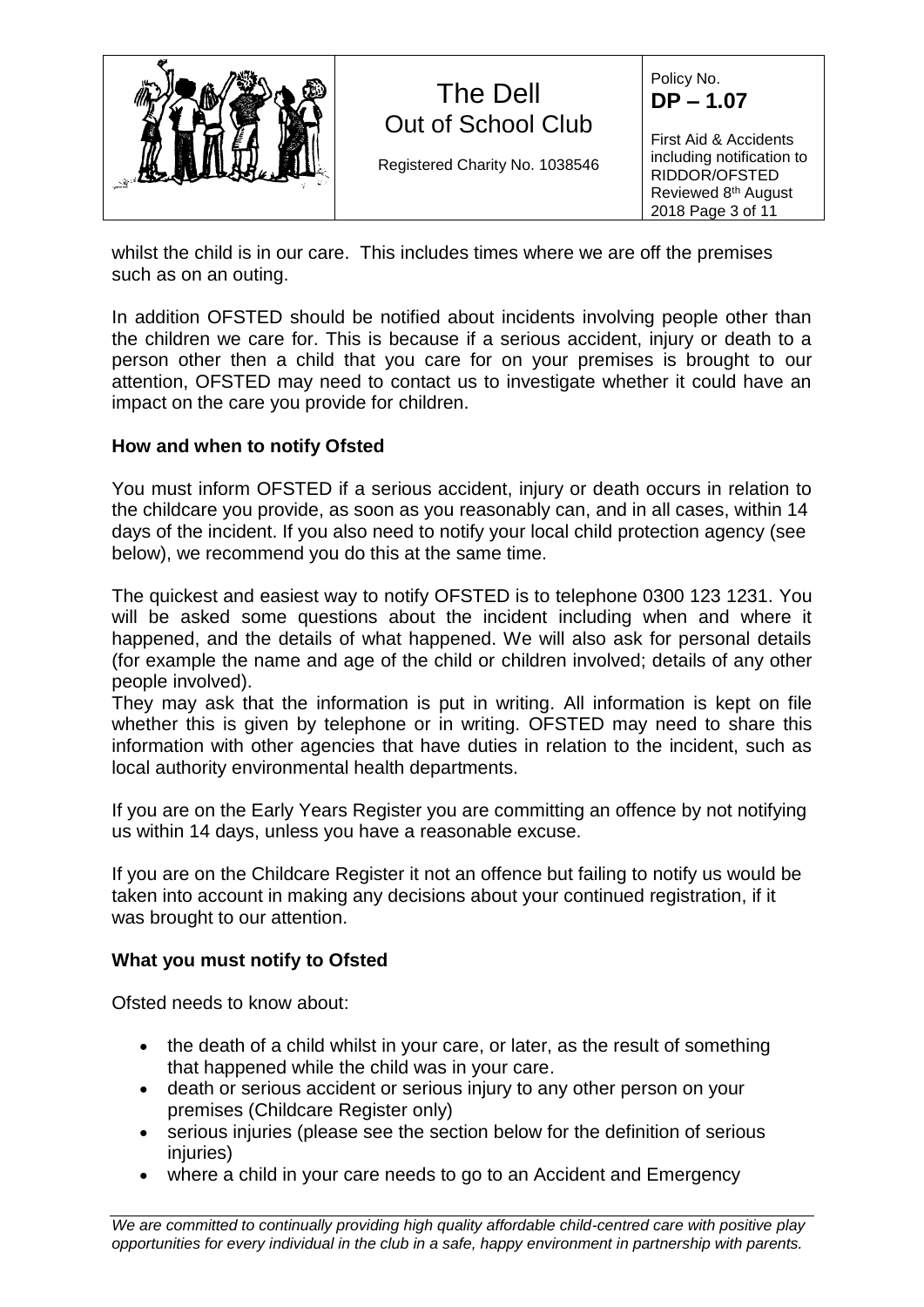

Registered Charity No. 1038546

Policy No. **DP – 1.07**

First Aid & Accidents including notification to RIDDOR/OFSTED Reviewed 8<sup>th</sup> August 2018 Page 4 of 11

Department of a hospital (and requires hospitalisation for more than 24 hours), either directly from your provision or later, as the result of something that happened while the child was in your care

• any significant event that is likely to affect the suitability to care for children.

Serious injuries are defined as:

- broken bones or a fracture
- loss of consciousness
- pain that is not relieved by simple pain killers
- acute confused state
- persistent, severe chest pain or breathing difficulties
- amputation
- dislocation of any major joint including the shoulder, hip, knee, elbow or spine
- loss of sight (temporary or permanent)
- chemical or hot metal burn to the eye or any penetrating injury to the eye
- injury resulting from an electric shock or electrical burn leading to unconsciousness, or requiring resuscitation or admittance to hospital for more than 24 hours
- any other injury leading to hypothermia, heat-induced illness or unconsciousness; or requiring resuscitation; or requiring admittance to hospital for more than 24 hours
- unconsciousness caused by asphyxia or exposure to harmful substance or biological agent
- medical treatment, or loss of consciousness arising from absorption of any substance by inhalation, ingestion or through the skin
- medical treatment where there is reason to believe that this resulted from exposure to a biological agent, or its toxins, or infected material.

~We are not required to inform OFSTED of minor injuries, but you must keep a record of these incidents (see 'What records do I need to keep' below). You are also not required to inform us of general appointments to hospital or routine treatment by a doctor, such as the child's general practitioner, that is not linked to, or is a consequence of, a serious accident or injury.

Minor injuries are defined as:

- sprains, strains and bruising
- cuts and grazes
- wound infections
- minor burns and scalds
- minor head injuries
- insect and animal bites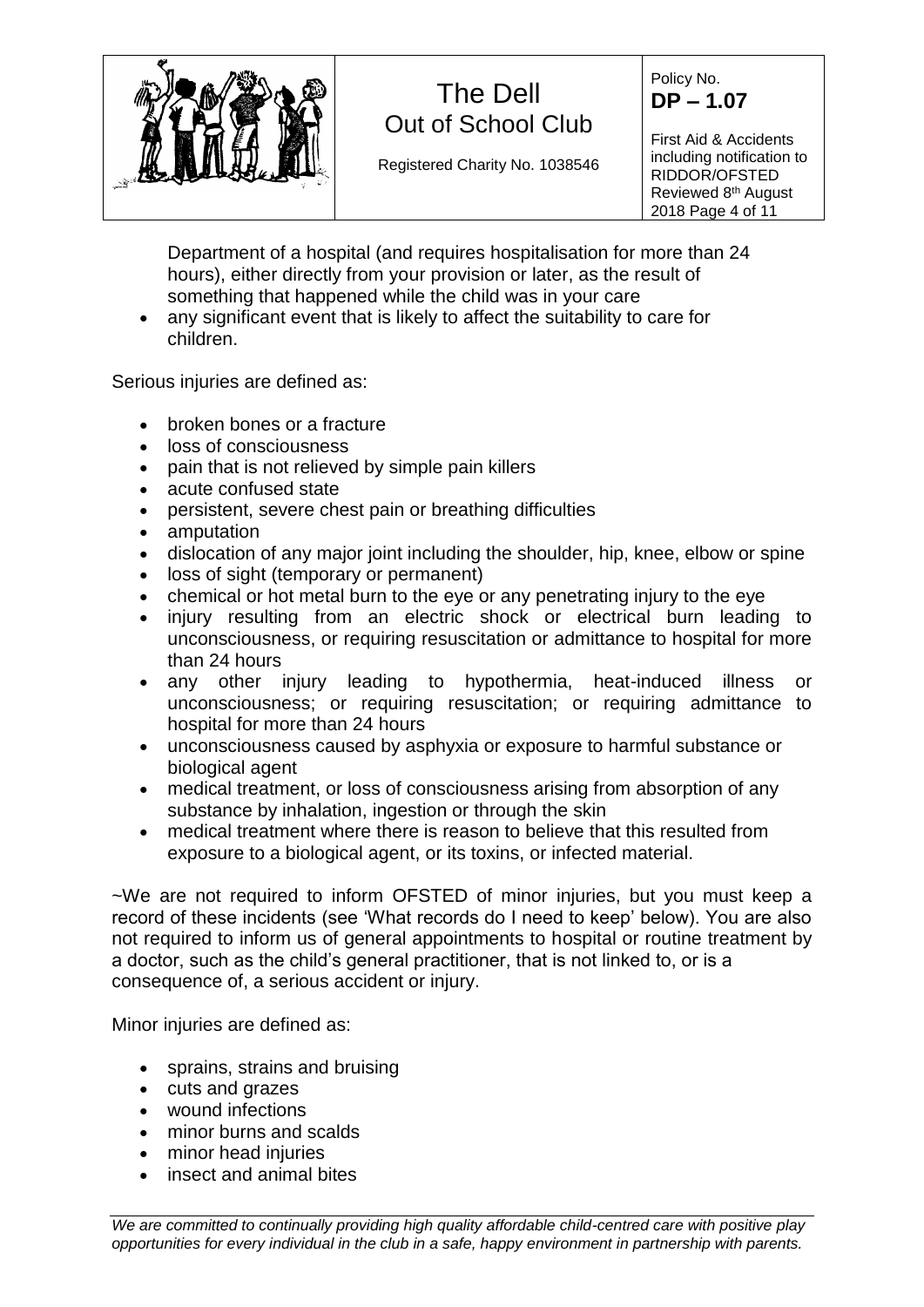

Registered Charity No. 1038546

Policy No. **DP – 1.07**

First Aid & Accidents including notification to RIDDOR/OFSTED Reviewed 8<sup>th</sup> August 2018 Page 5 of 11

- minor eye injuries
- minor injuries to the back, shoulder and chest.

## **2.0 What you must notify to your local child protection agency**

If you are on the Early Years Register, the Statutory Framework for the Early Years Foundation Stage requires you to notify your local child protection agency of any serious accident or injury to or death of a child in your care and to act on the advice given. You must use your professional judgment, alongside any guidance you have from your local authority, on which serious accidents or injuries you inform your local child protection agency about. Some local child protection authorities have their own written guidance about the types of incidents you need to report to them. If you do not have any written guidance from your local authority then you should notify them of the same serious accidents, or injuries or deaths that you are required to notify to Ofsted.

## **Requirement to inform parents**

The Early Years Foundation Stage requires providers, on the child's admission, to seek parental permission for any necessary emergency medical advice or treatment in the future. Provider must also inform parents of any accidents or injuries sustained by the child while the child is in their care and of any first aid treatment given. It does not give a timescale in which to do this but it is good practice to do this on the same day. This will normally be when the child is collected from the childcare provider.

The Dell ask parents to view the record of the accident/injury and sign to say they have seen it. Under data protection rules we not allow parents to view personal information other than that relating to their own child. Parents are informed of any accident or injury especially where first aid is necessary.

Where a child is picked up by someone other than the child's parent, with the permission of the parent, we would normally accept that notifying this person is sufficient to satisfy this requirement. This is included in the information given to parents.

## **The records you need to keep**

Both registers require you to keep records of accidents. The Statutory Framework for the Early Years Foundation Stage states that 'Providers must keep a record of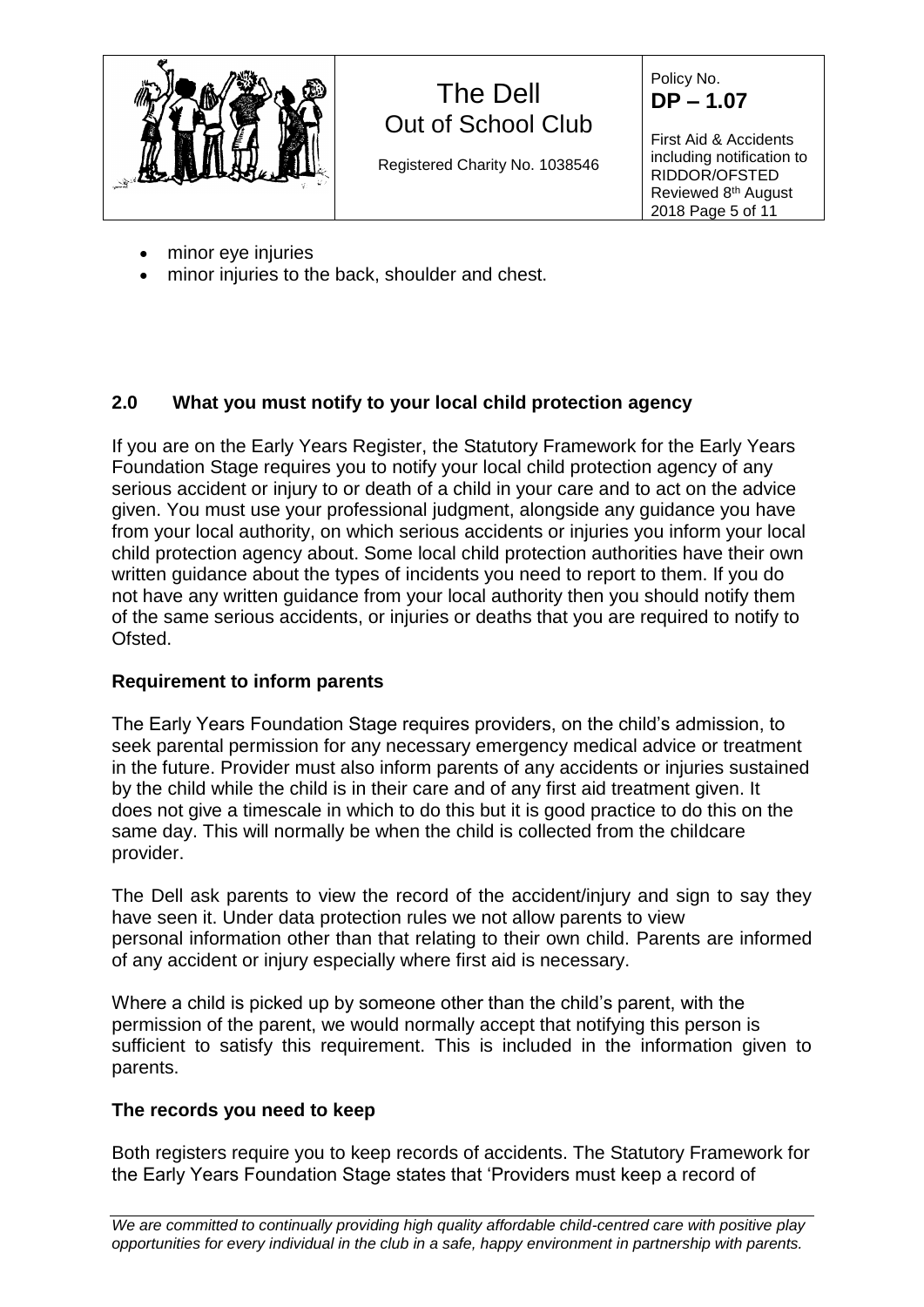

Registered Charity No. 1038546

Policy No. **DP – 1.07**

First Aid & Accidents including notification to RIDDOR/OFSTED Reviewed 8<sup>th</sup> August 2018 Page 6 of 11

accidents and first aid treatment'. This includes all times at which children are in the care of the provider, including outings.

The Dell will record the following in an accident/incident file;-

- $\checkmark$  the date, time and place of the event:
- $\checkmark$  personal details of those involved (name, age);
- $\checkmark$  a brief description of the nature of the accident and/or injury; and the type of treatment given.
- $\checkmark$  A part in the record for parents to sign to acknowledge that they have been told about the record.

Any records are accessible and available for inspection by Ofsted. We also review our accident and injury records for patterns and tends and in conjunction with our risk assessments.

### **What OFSTED may publish;-**

When OFSTED receive notification of a serious accident or injury, they publish a summary of the incident and resulting action on our website where we, or the provider, had to take action to meet the requirements for registration. They do not publish notifications where no further action was required. This is part of their general approach to publishing compliance actions as well as making as much information as possible available to parents and prospective parents, when choosing care for their child.

#### **Examples**

#### **Of serious accidents or injuries you must report to us and your local child protection agency**

Example one

A child trips and falls in and loses consciousness due to a bang on the head. You must report this incident as it meets the definition of a serious injury.

Example two

A child is accidently hit hard in the chest by a football during outdoor play and has persistent, severe breathing difficulties. You must report this incident as it meets the definition of a serious injury.

#### Example three

Parents take their child to hospital, several days after the child suffers a blow to the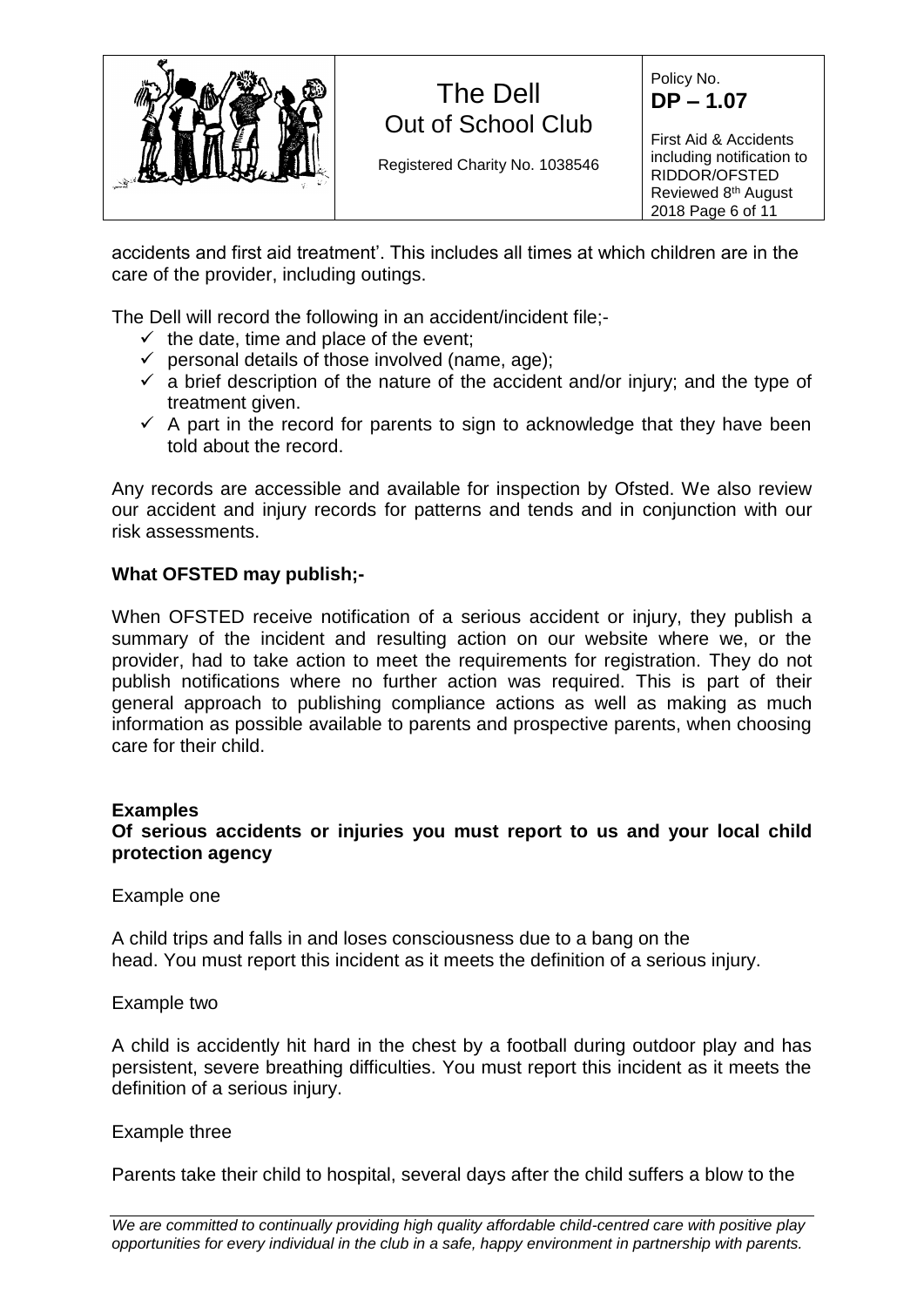

Registered Charity No. 1038546

Policy No. **DP – 1.07**

First Aid & Accidents including notification to RIDDOR/OFSTED Reviewed 8<sup>th</sup> August 2018 Page 7 of 11

head while at our childcare provision. The child is still suffering from the initial injury. You must report this incident as it meets the definition of a serious injury.

### Example four

A child breaks a leg during a fall. You must report this incident as it meets the definition of a serious injury.

### Example five

A child takes a heavy fall while running around and is taken to hospital; the child is kept in hospital for over 24 hours. You must report this incident as it meets the definition of a serious injury.

### **Examples of accidents or injuries you do not have to report to OFSTED or the local child protection agencies;-**

#### Example six

A child trips over their shoelaces, falls and sprains a wrist. You must keep a record of this accident but you are not required to report this incident to us, as it is a minor injury.

#### Example seven

A child cuts their lip on a toy. You must keep a record of this accident but you are not required to report this incident to us, as it is a minor injury.

#### Example eight

A bee stings a child while playing in the outdoor space. You must keep a record of this accident but you are not required to report this incident to us, as it is a minor injury (unless the child suffers an allergic reaction that requires hospital treatment).

However, in any of the examples above (examples six to eight), if the child does not recover as expected and is admitted to hospital for medical attention for 24 hours or more, then you must report the incident to us.

## Further information

The law that sets out our responsibilities is the Childcare Act 2006 and linked regulations. The specific regulation setting out serious accidents and injuries is The Childcare (General Childcare Register) Regulations 2008 (2008 No. 975): (www.legislation.gov.uk/uksi/2008/975/contents/made).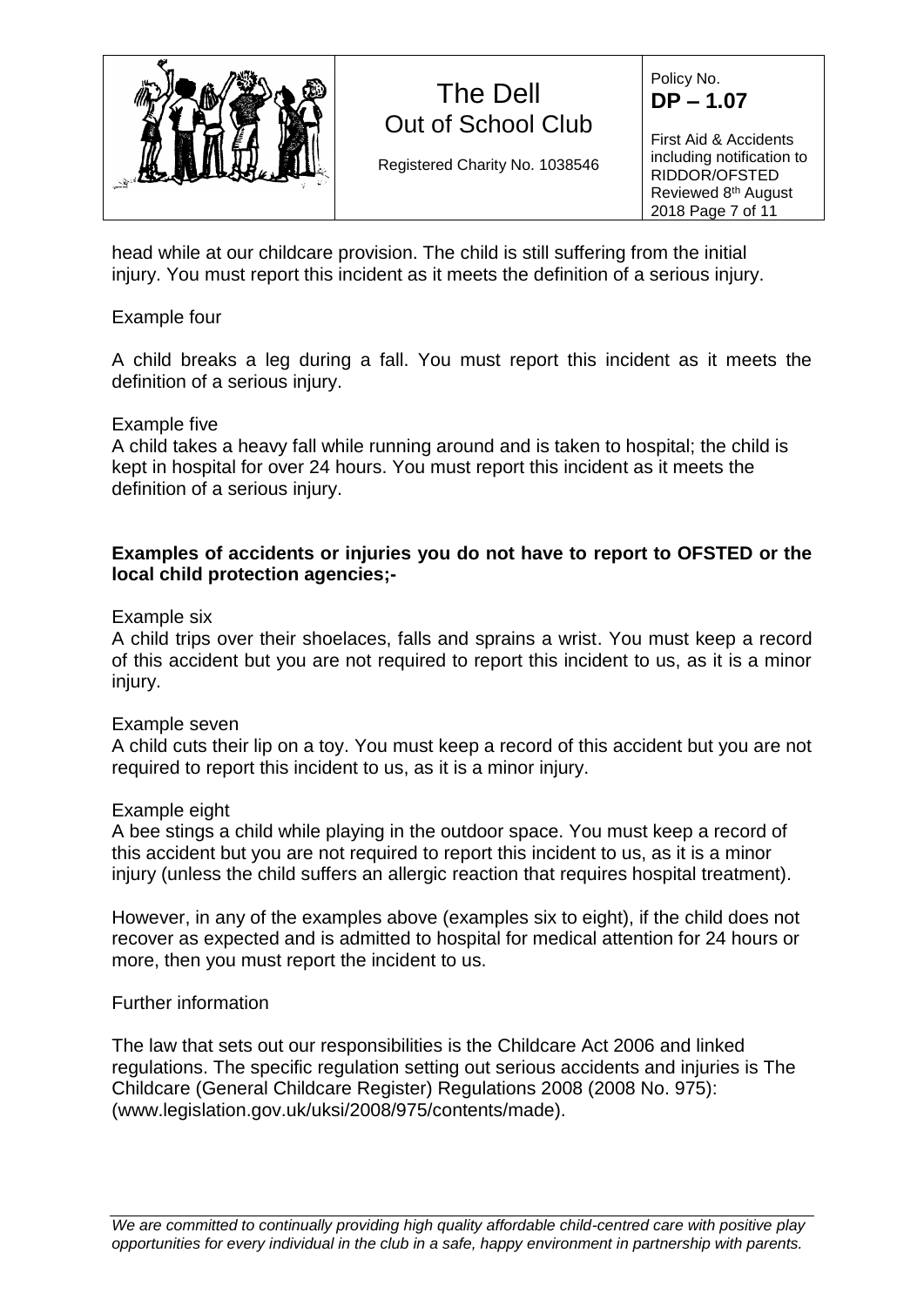

Registered Charity No. 1038546

Policy No. **DP – 1.07**

First Aid & Accidents including notification to RIDDOR/OFSTED Reviewed 8<sup>th</sup> August 2018 Page 8 of 11

## 3. RIDDOR

RIDDOR means the Reporting of Injuries, Diseases and Dangerous Occurrences Regulations.

RIDDOR requires work-related accidents, diseases and dangerous occurrences to be reported. It applies to all work activities, but not all incidents. Reporting to the Health & Safety Executive is a legal requirement and helps health officers to identify where and how risks arise, and to investigate serious incidents, so that advice on accident prevention can be improved. See Appendix 2 for reportable occurrences.

## RIDDOR is used when

- There is an accident connected with work and a member of staff/Children/ volunteer is killed or suffers a major injury (including the results of physical violence), or a member of the public on the Dell premises is taken to hospital.
- There is an accident connected with work, when someone suffers an injury, which results in the injured person being away from work or unable to do his/her normal work for more than three days (including non-work days).
- If a doctor informs *The Dell* that a member of staff or volunteer suffers from a reportable work-related disease.
- If something happens which does not result in a reportable injury, but which clearly could have done so, it may then be a dangerous occurrence, which must be reported immediately.

RIDDOR records of all incidents, occurrences and diseases must include:

- the date and method of reporting;
- the date, time and place of the event;
- personal details of those involved;
- a brief description of the nature of the event or disease.

All Serious Incidents involving children or staff are reported to the Committee at its next meeting by the co-ordinator and remedial preventative action agreed.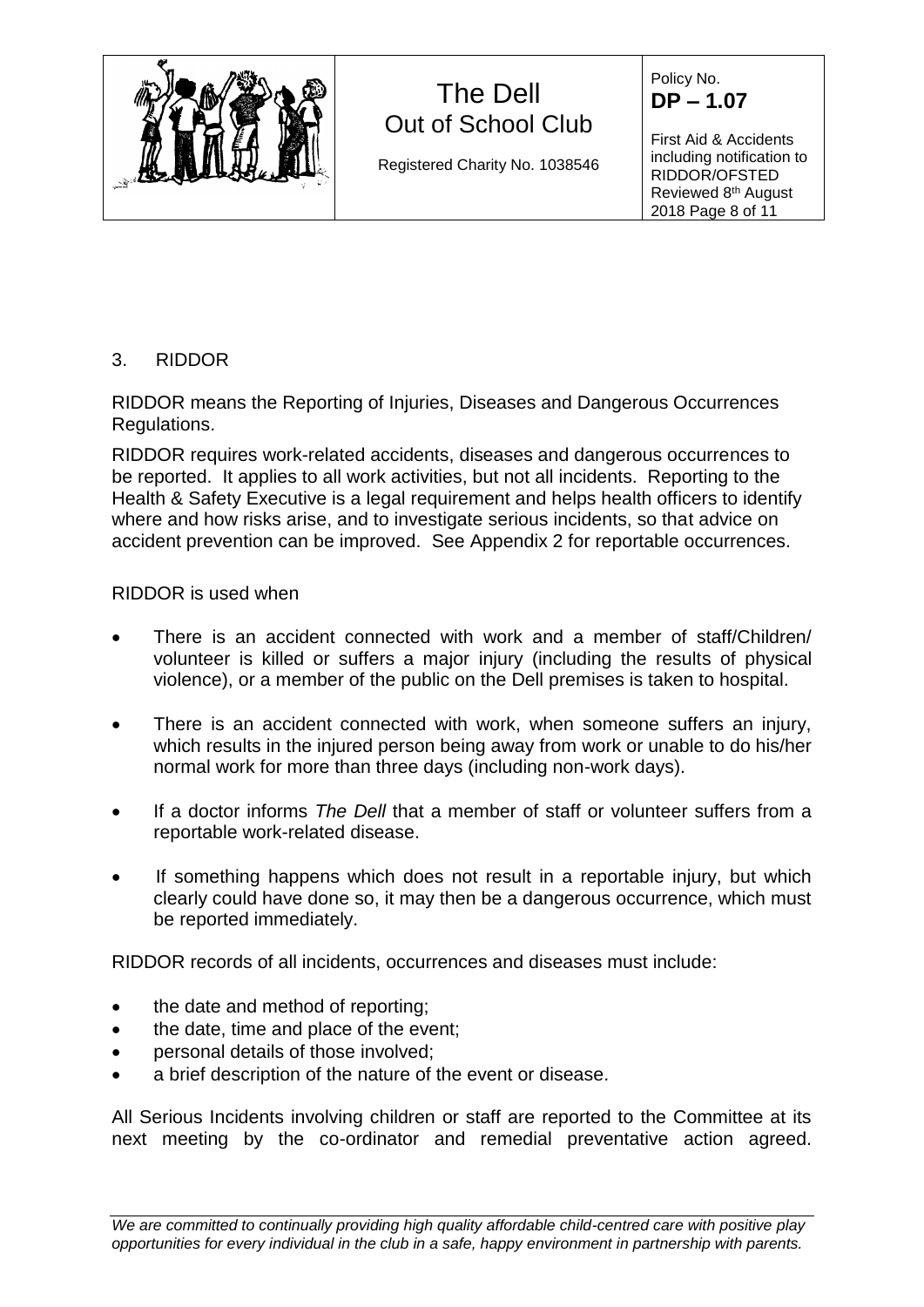

Registered Charity No. 1038546

Policy No. **DP – 1.07**

First Aid & Accidents including notification to RIDDOR/OFSTED Reviewed 8<sup>th</sup> August 2018 Page 9 of 11

## **APPENDIX 1**

# **FIRST AID BOX**

The box should be a strong container impervious to dust and damp, clearly labelled with a white cross on a green background and must be easily accessible.

| <b>CONTENTS</b><br>Item(s)                                    | Nos. in Group<br>$6 - 10$<br>$11 - 50$<br>$1 - 5$ |                |                |
|---------------------------------------------------------------|---------------------------------------------------|----------------|----------------|
|                                                               |                                                   |                |                |
| List of contents                                              |                                                   | 1              |                |
| Individually wrapped sterile adhesive<br>dressings (plasters) | 10                                                | 20             | 40             |
| Sterile eye pad with attachment                               |                                                   | 2              | $\overline{4}$ |
| Triangular bandages                                           |                                                   | $\overline{2}$ | 4              |
| Sterile covering for serious wounds                           |                                                   | 2              | 4              |
| Safety pins                                                   | 6                                                 | 6              | 12             |
| Medium size sterile unmedicated dressings                     | 3                                                 | 6              | 8              |
| Large size sterile unmedicated dressings                      | 1                                                 | 2              | 4              |
| Extra large sterile unmedicated dressings                     |                                                   | 2              | 4              |

Mouthpiece for resuscitation

For children other useful items are:-

A roll of non-allergic tape (microspore) Pack of sterile gauze Crepe bandage Finger stall Melolin square (for covering burns) **Scissors** Blue waterproof plasters (for staff preparing food) Surgical gloves (seam free) to be worn when dealing with bleeding, vomiting and incontinence Accident book and pen

### **It may also be more appropriate to have more recommended contents in differing quantities for children, e.g. fewer extra large dressings but more**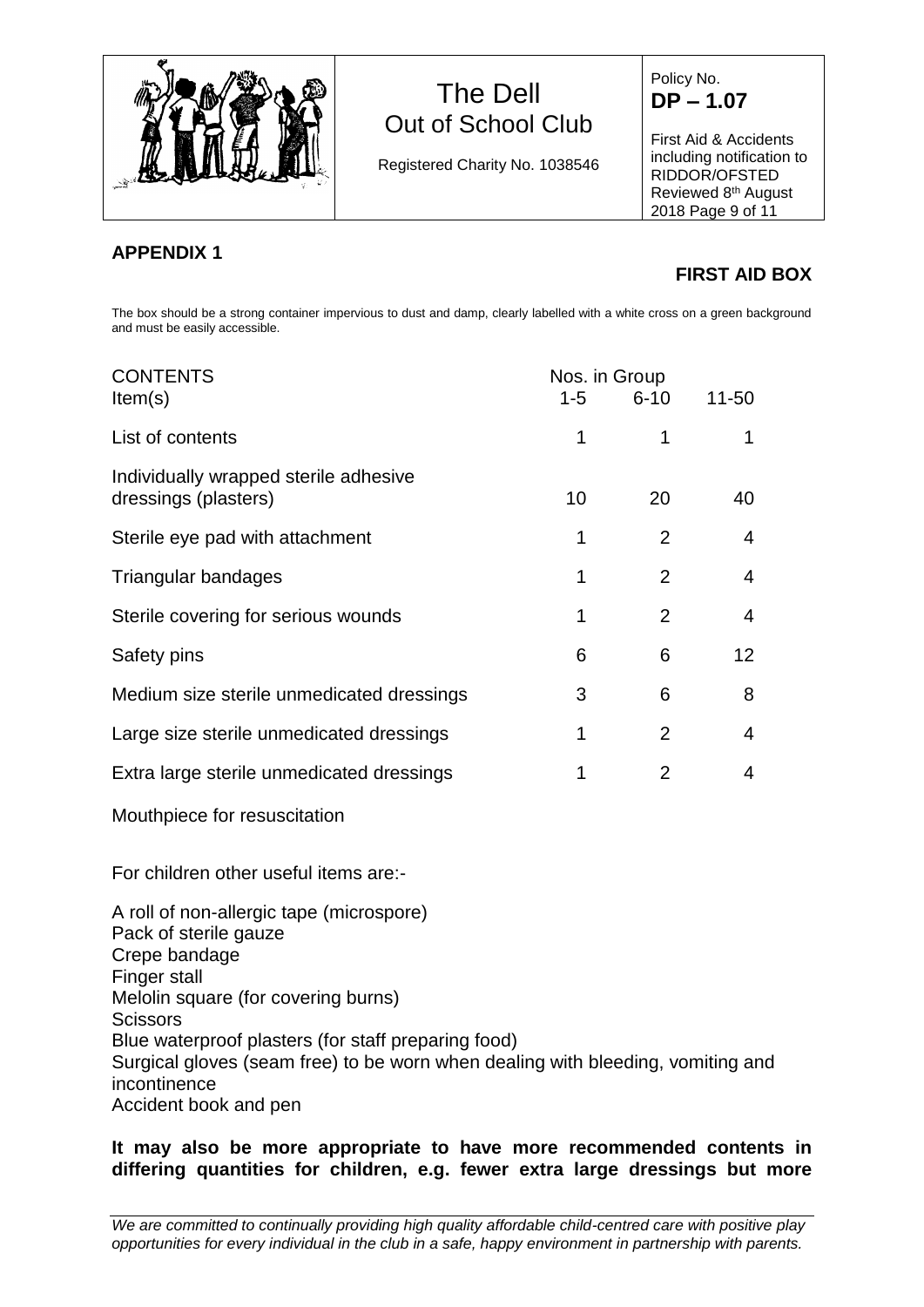

Registered Charity No. 1038546

Policy No. **DP – 1.07**

First Aid & Accidents including notification to RIDDOR/OFSTED Reviewed 8<sup>th</sup> August 2018 Page 10 of 11

**triangular bandages. Whenever an item is used it must be replaced as soon as possible.**

#### **RIDDOR REPORTING REQUIREMENTS**

#### **Appendix 2**

#### **DEFINITIONS OF MAJOR INJURIES, DANGEROUS OCCURRENCES AND DISEASES**

#### **Reportable Major Injuries are:**

- fracture other than to fingers, thumbs or toes
- amputation
- dislocation of the shoulder, hip, knee or spine
- loss of sight (temporary or permanent)
- chemical or hot metal burn to the eye or any penetrating injury to the
- eye
- injury resulting from an electric shock or electrical burn leading to unconsciousness or requiring resuscitation, or requiring admittance to hospital for more than 24 hours
- unconsciousness caused by asphyxia or exposure to a harmful substance or biological agent
- acute illness requiring medical treatment, or loss of consciousness, arising from absorption of any substance by inhalation, ingestion or through the skin
- acute illness requiring medical treatment where there is reason to believe that this resulted from exposure to a biological agent or its toxins or infected material

#### **Reportable Dangerous Occurrences Include:**

- collapse, overturning or failure of load-bearing parts of lifts and lifting equipment
- explosion, collapse or bursting of any closed vessel or associated pipework
- plant or equipment coming into contact with overhead power lines
- electrical short circuit or overload causing fire or explosion
- any unintentional explosion or misfire, projection of material beyond a site boundary, injury caused by an explosion
- accidental release of a biological agent likely to cause severe human illness
- malfunction of breathing apparatus while in use or during testing immediately before use
- collapse or partial collapse of a scaffold over five metres high.

#### **Reportable Diseases Include:**

- certain poisonings
- some skin diseases such as occupational dermatitis, skin cancer, chrome ulcer, oil folliculitis/acne
- lung diseases including: occupational asthma, farmer's lung, pneumoconiosis, asbestosis, mesothelioma
- infections such as Leptospirosis, hepatitis, tuberculosis, anthrax, legionellosis and tetanus
- other conditions, such as: occupational cancer, certain musculoskeletal disorders, decompression illnesses and hand-arm vibration syndrome

For further information, contact Health and Safety Executive & see poster displayed at all settings.